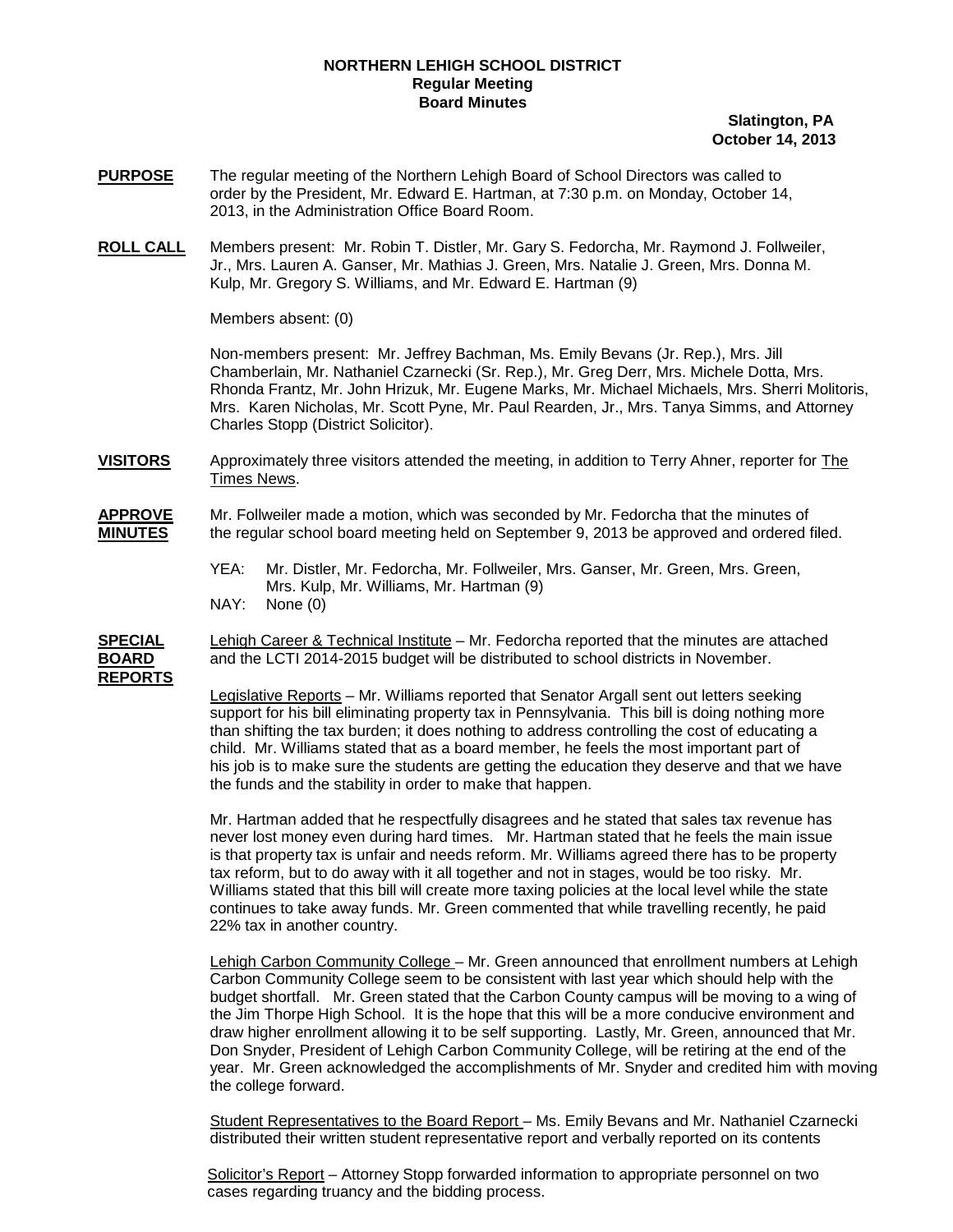**SPECIAL** Federal and Other Programs Update – Mrs. Karen A. Nicholas discussed the Pennsylvania **BOARD** School Performance Profile with the board and presented the ratings for each building. Mrs. **REPORTS** Nicholas reported that the High School's score of 65.1 was incorrect because some **(cont.)** students were coded incorrectly. The data will be recoded and submitted to the state. Mrs. Green commented the attendance rate for the Middle School was very good. Mrs. Nicholas noted that attendance rates for all buildings are very good. Mrs. Nicholas added that our PVAAS data reflects the progress and improvement our students are making. Mrs. Nicholas stated that she is proud of the teachers in our district. Mr. Green commented that he was originally disappointed when he saw the high school score in the paper, but noticed that most of the other high schools had an "N/A." Mr. Green thanked Mrs. Nicholas for the clarification. Mrs. Ganser asked when we will be able to make the corrections. Mrs. Nicholas responded that we do not know when this will occur; we just notified PDE that we would like the opportunity to correct the data. Mrs. Nicholas concluded that the state was in such a rush to release this data even though they were aware there were problems.

> Business Manager's Report - Mrs. Molitoris reported that the local auditors finished our audit in three and a half days. The motion on the agenda this evening is to commit the fund balance. Most of the fund balance is being designated for PSERS and health insurance increases. Mrs. Frantz added that the PPACA deadlines are looming. Elite Group Consulting, who monitors all of our healthcare benefits, will be meeting with the business managers to ensure that we are in 100% compliance. Mr. Williams questioned how it works with the coaches since they are paid a set amount. Mrs. Frantz clarified that is the number of hours you work, it does not matter how you get paid for those hours.

## Superintendent's Report

Mr. Michaels announced that the radios have been ordered. We are currently using loaner radios because due to the government shutdown, we cannot get the FCC codes.

At the board seats is the district and individual goals for the 2013-2014 school year.

Mr. Michaels thanked Mr. Bachman and Mr. Derr for their assistance this morning teaching an in-service on fire safety. Mr. Michaels added that safety is not only valuable for us here, but the information learned can also be useful in your personal life.

Mr. Bennett, and his class, is in the process of designing a new ticket booth for the stadium.

Several members of the safety committee will be attending an active shooter training tomorrow evening.

Signs have been posted on the fence of the field hockey field prohibiting dogs because owners are not cleaning up after them.

Mr. Michaels and Mr. Hartman recognized and presented a gift to Mrs. Donna Marushak who retired from the Northern Lehigh School District.

Mr. Michaels asked Mrs. Green to co-chair a committee next year to develop October as a month of caring. Mrs. Green accepted.

An executive session was held at 7:00 p.m. in the Administration Office Conference Room to discuss personnel issues.

**PERSONNEL** Mr. Distler made a motion, which was seconded by Mr. Follweiler, that the Board of Education approves the following personnel items:

| Appointment   | Samantha Sontag          | <b>Temporary Vacancy Replacement</b>                     |
|---------------|--------------------------|----------------------------------------------------------|
| Instructional | Assignment:              | Senior High School Integrated Science Teacher replacing  |
|               |                          | an employee on family medical leave                      |
|               | Salary:                  | Substitute Teacher Rate Days 1-30; Day 31 and beyond     |
|               |                          | \$45,200 prorated (Step 1 Bachelors on the 2013-2014 CBA |
|               |                          | Salary Schedule)                                         |
|               | Effective:               | On or about October 15, 2013                             |
|               | <b>Termination Date:</b> | Upon return of Full Time Teacher                         |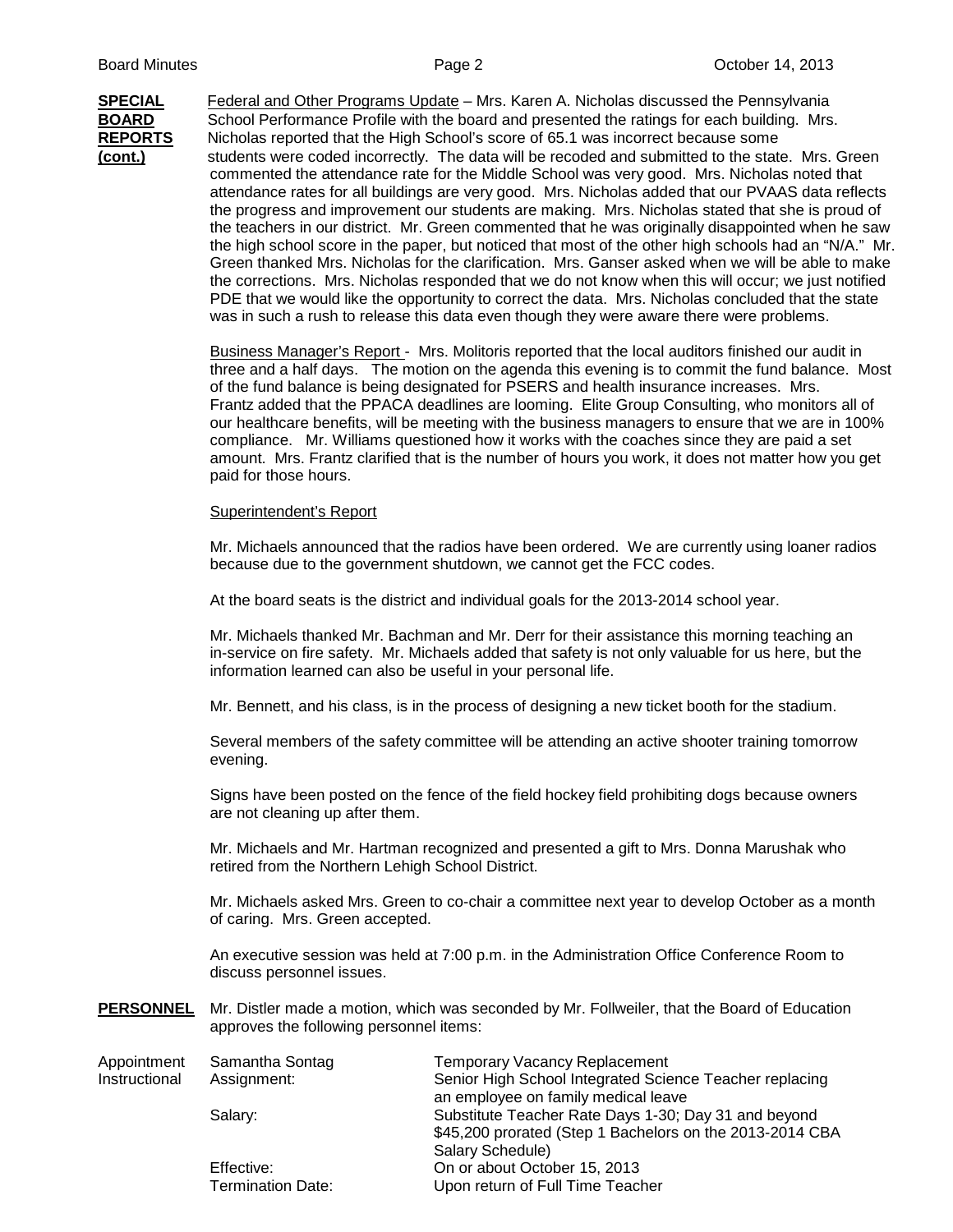| <b>PERSONNEL</b>                                        |                                                                                                                                                                                                                                                                                                                                                |                                                                                                                                                                                                                                                                                                                                                                                                                                                                        |  |  |  |
|---------------------------------------------------------|------------------------------------------------------------------------------------------------------------------------------------------------------------------------------------------------------------------------------------------------------------------------------------------------------------------------------------------------|------------------------------------------------------------------------------------------------------------------------------------------------------------------------------------------------------------------------------------------------------------------------------------------------------------------------------------------------------------------------------------------------------------------------------------------------------------------------|--|--|--|
| <u>(cont.)</u>                                          | Michelle Krill<br>Assignment:                                                                                                                                                                                                                                                                                                                  | <b>Temporary Vacancy Replacement</b><br>Half Time Kindergarten Music/Library/Technology Education<br>Teacher at Peters Elementary School replacing an                                                                                                                                                                                                                                                                                                                  |  |  |  |
|                                                         | Salary:                                                                                                                                                                                                                                                                                                                                        | employee on family medical leave<br>Substitute Teacher Rate Days 1-30; Day 31 and beyond<br>\$22,600* prorated (Step 1 Bachelors on the 2013-2014 CBA<br>Salary Schedule)                                                                                                                                                                                                                                                                                              |  |  |  |
|                                                         | Effective:<br><b>Termination Date:</b>                                                                                                                                                                                                                                                                                                         | August 21, 2013<br>On or about November 4, 2013<br>*This amount is half of the Step 1B Salary on the CBA Salary Schedule which is \$45,200                                                                                                                                                                                                                                                                                                                             |  |  |  |
| Appointment<br>Non-Instruct-                            | Melanie Mohr<br>Assignment:                                                                                                                                                                                                                                                                                                                    | Middle School Cook's Helper replacing Robert Wetzel                                                                                                                                                                                                                                                                                                                                                                                                                    |  |  |  |
| ional                                                   | Salary:                                                                                                                                                                                                                                                                                                                                        | who resigned.<br>\$9.00 Per Hour/2.5 Hours Per Day/5 Days Per Week<br>up to 180 Student Days per year plus additional cleaning<br>days as needed (2013-2017 Educational Support<br>Personnel CBA)<br>October 15, 2013                                                                                                                                                                                                                                                  |  |  |  |
|                                                         | Effective:<br>* 60 Day Probationary Period ending December 13, 2013                                                                                                                                                                                                                                                                            |                                                                                                                                                                                                                                                                                                                                                                                                                                                                        |  |  |  |
|                                                         | Debi Hollenbach<br>Assignment:                                                                                                                                                                                                                                                                                                                 | Administrative Secretary to Assistant Superintendent and<br>Director of Special Education replacing Kathy Tschudy<br>who retired.                                                                                                                                                                                                                                                                                                                                      |  |  |  |
|                                                         | Salary:<br>Effective:<br>* 60 Day Probationary Period ending December 8, 2013                                                                                                                                                                                                                                                                  | \$30,000 (prorated for the 2013-2014 school year)<br>October 7, 2013                                                                                                                                                                                                                                                                                                                                                                                                   |  |  |  |
| Change of<br>Status Non-<br>Instructional               | Alice Christman<br>From:<br>To:<br>Salary:<br>Effective:                                                                                                                                                                                                                                                                                       | Part Time Middle School Cook's Helper<br>Full Time Middle School Cook's Helper<br>No Change in Salary<br>September 10, 2013                                                                                                                                                                                                                                                                                                                                            |  |  |  |
| Administrative<br><b>Transfer Non-</b><br>Instructional | Diana Beltran<br>From:<br>To:<br>Salary:<br>Effective:                                                                                                                                                                                                                                                                                         | Middle School Office Aide<br>Slatington Elementary Office Aide replacing Debi Hollenbach<br>No change in salary<br>October 7, 2013                                                                                                                                                                                                                                                                                                                                     |  |  |  |
| Family<br>Medical<br>Leave                              | Approve the request of employee #6666 to extend her Family Medical Leave. She is<br>requesting five more weeks beginning on September 30, 2013 and ending on Friday,<br>November 1, 2013. Employee plans to return to her current teaching position on or about<br>November 4, 2013.                                                           |                                                                                                                                                                                                                                                                                                                                                                                                                                                                        |  |  |  |
|                                                         | Approve the request of employee #6908 to take a Family Medical Leave beginning on or<br>about December 9, 2013, for the birth of his first child. Employee will be using ten (10)<br>accumulated sick days. Employee plans to return to his current teaching position on or about<br>January 6, 2014.                                          |                                                                                                                                                                                                                                                                                                                                                                                                                                                                        |  |  |  |
|                                                         | Approve the request of employee #6882 to take a Family Medical Leave beginning on or<br>about October 15, 2013 for the birth of her child. Employee will be using thirty one<br>accumulated sick days in conjunction with her family medical leave. Employee plans to<br>return to her current teaching position on or about January 20, 2014. |                                                                                                                                                                                                                                                                                                                                                                                                                                                                        |  |  |  |
| Salary<br>Adjustments                                   |                                                                                                                                                                                                                                                                                                                                                | Approve a salary increase of \$750.00 for Shelly Pender, substitute teacher caller, for the<br>district effective for the 2013-2014 school year. Mrs. Pender has been employed as the<br>substitute teacher caller since August 2007 and has not received an increase in salary<br>since 2008. She has also had to assume additional responsibilities associated with the<br>new health care law and tracking of information. Her new salary will be \$8,750 per year. |  |  |  |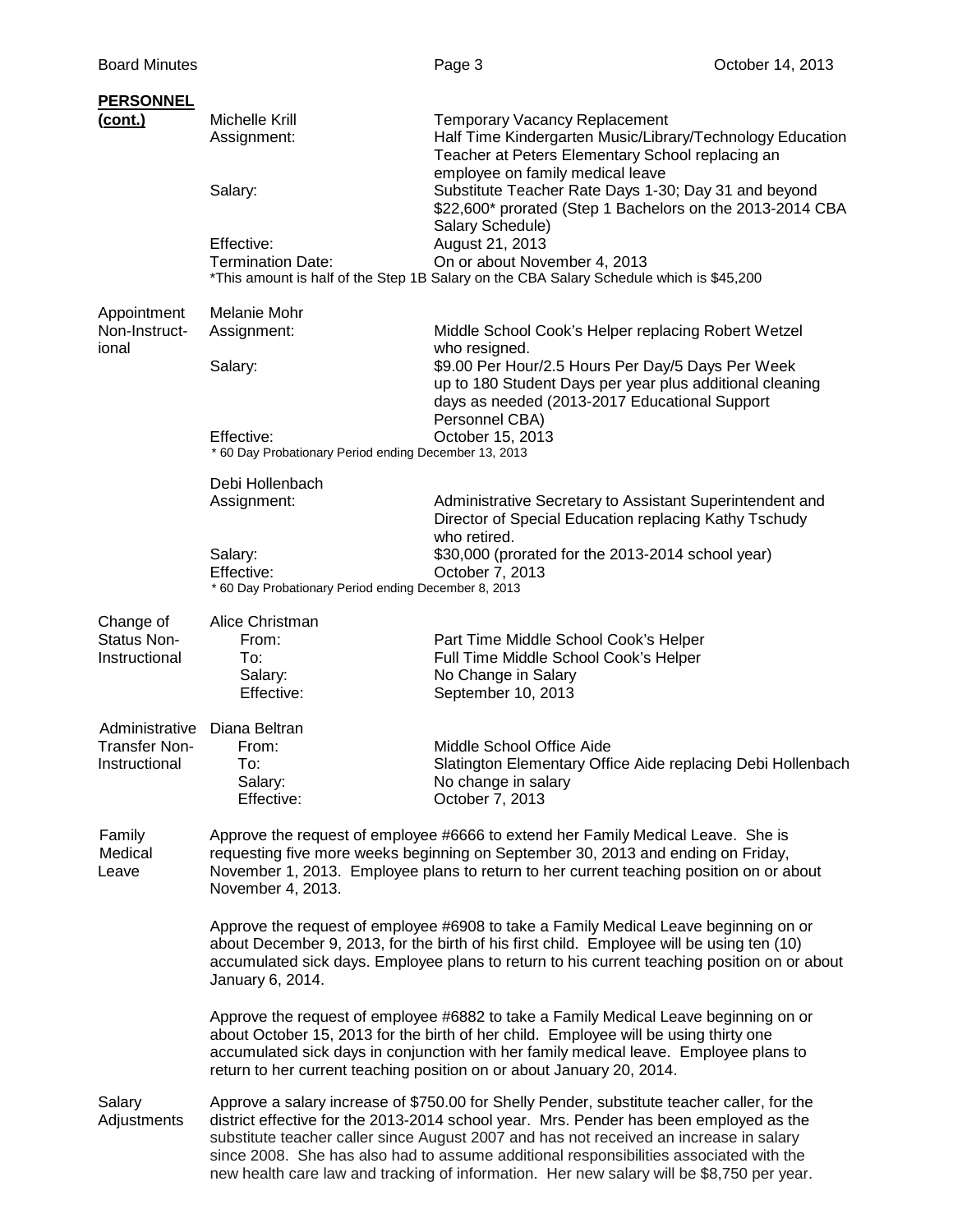| <b>Board Minutes</b>                                                               |                                                                                                                                                                                                                                                                                                                | Page 4                                                                                                                                                                      | October 14, 2013                                                                                                                                                                                                                                                                   |  |  |
|------------------------------------------------------------------------------------|----------------------------------------------------------------------------------------------------------------------------------------------------------------------------------------------------------------------------------------------------------------------------------------------------------------|-----------------------------------------------------------------------------------------------------------------------------------------------------------------------------|------------------------------------------------------------------------------------------------------------------------------------------------------------------------------------------------------------------------------------------------------------------------------------|--|--|
| <b>PERSONNEL</b><br><u>(cont.)</u><br>Salary Adj.                                  | Approve the following individuals for salary increases from \$8.50 per Hour to \$9.00 per<br>Hour effective September 10, 2013 in accordance with the 2013-2017 Educational<br>Support Personnel Collective Bargaining Agreement: Dima Hanna, Jamie Kuhns                                                      |                                                                                                                                                                             |                                                                                                                                                                                                                                                                                    |  |  |
| Co-Curricular<br>Appointments<br>2013-2014                                         | <b>Ashlie Eckert</b>                                                                                                                                                                                                                                                                                           | <b>SADD Advisor</b>                                                                                                                                                         | 568.97<br>S.                                                                                                                                                                                                                                                                       |  |  |
| Co-Curricular<br><b>Volunteers</b><br>2013-2014                                    | Niccole Chirico<br>Melissa DeFrain<br>Kaitlyn Hoch*<br><b>Brian Schell</b><br>Gary Warmkessel.<br>*Pending Verification of Missing Personnel File Items                                                                                                                                                        | <b>Assistant Softball Coach</b><br><b>Assistant Softball Coach</b><br><b>Assistant Cheering Coach</b><br><b>Assistant Softball Coach</b><br><b>Assistant Softball Coach</b> |                                                                                                                                                                                                                                                                                    |  |  |
| Unpaid<br>Volunteer<br>Aides                                                       | Approve the following unpaid volunteer aides in the Peters and/or Slatington Elementary<br>school for the 2013-2014 school year:<br>Carolyn Ann Klutzaritz*<br>Janet McKelvey*<br>*Pending Verification of Missing Personnel File Items                                                                        |                                                                                                                                                                             |                                                                                                                                                                                                                                                                                    |  |  |
| Substitute-<br>Instructional                                                       | Approve the following substitute teachers for the 2013-2014 school year at the 2013-2014<br>substitute teacher rates as approved on the Supplementary Personnel Salary Schedule:<br>Rachel Carson* - Elementary<br>Lindsey Rae Graybill* - Elementary<br>*Pending Verification of Missing Personnel File Items |                                                                                                                                                                             |                                                                                                                                                                                                                                                                                    |  |  |
| Substitute-<br>Non-<br>Instructional<br>Custodian, Aide Lisa Gassler*<br>Cafeteria | Approve the following individual as substitute custodian, aide and cafeteria worker for the<br>2013-2014 school year at the 2013-2014 substitute rate as approved on the Supplementary:<br>Personnel Salary Schedule:                                                                                          |                                                                                                                                                                             |                                                                                                                                                                                                                                                                                    |  |  |
| Cafeteria                                                                          | Secretary/Aide Approve the following individual as substitute secretary/aide and cafeteria worker for the<br>2013-2014 school year at the 2013-2014 substitute rate as approved on the Supplementary:<br>Personnel Salary Schedule:<br>Tammy Meckes*                                                           |                                                                                                                                                                             |                                                                                                                                                                                                                                                                                    |  |  |
|                                                                                    | Aide/Cafeteria Approve the following individual as substitute aide and cafeteria worker for the 2013-<br>2014 school year at the 2013-2014 substitute rate as approved on the Supplementary<br>Personnel Salary Schedule:<br>Kimberly Ruland*                                                                  |                                                                                                                                                                             |                                                                                                                                                                                                                                                                                    |  |  |
| Custodian                                                                          | Approve the following individual as a substitute custodian and maintenance worker for<br>the 2013-2014 school year at the 2013-2014 substitute rate as approved on the<br>Supplementary Personnel Salary Schedule:<br>Eric Schaner*<br>*Pending Verification of Missing Personnel File Items                   |                                                                                                                                                                             |                                                                                                                                                                                                                                                                                    |  |  |
|                                                                                    | YEA:<br>NAY:<br>None $(0)$                                                                                                                                                                                                                                                                                     | Mr. Distler, Mr. Fedorcha, Mr. Follweiler, Mrs. Ganser, Mr. Green, Mrs. Green,<br>Mrs. Kulp, Mr. Williams, Mr. Hartman (9)                                                  |                                                                                                                                                                                                                                                                                    |  |  |
| <b>CONFER-</b><br><b>ENCES</b>                                                     | Education approves the following conferences:                                                                                                                                                                                                                                                                  | Mrs. Kulp made a motion, which was seconded by Mrs. Ganser, that the Board of                                                                                               |                                                                                                                                                                                                                                                                                    |  |  |
|                                                                                    | There is no expense to the district.                                                                                                                                                                                                                                                                           |                                                                                                                                                                             | Jennifer Butz - Lock Haven University - Integrating Standards: Forwarding Health Education<br>Workshop - November 14-15, 2013 - Lock Haven, PA - Lodging, Meals, Travel Expenses, and<br>Substitute Teacher Reimbursement to be paid from grant obtained by Lock Haven University. |  |  |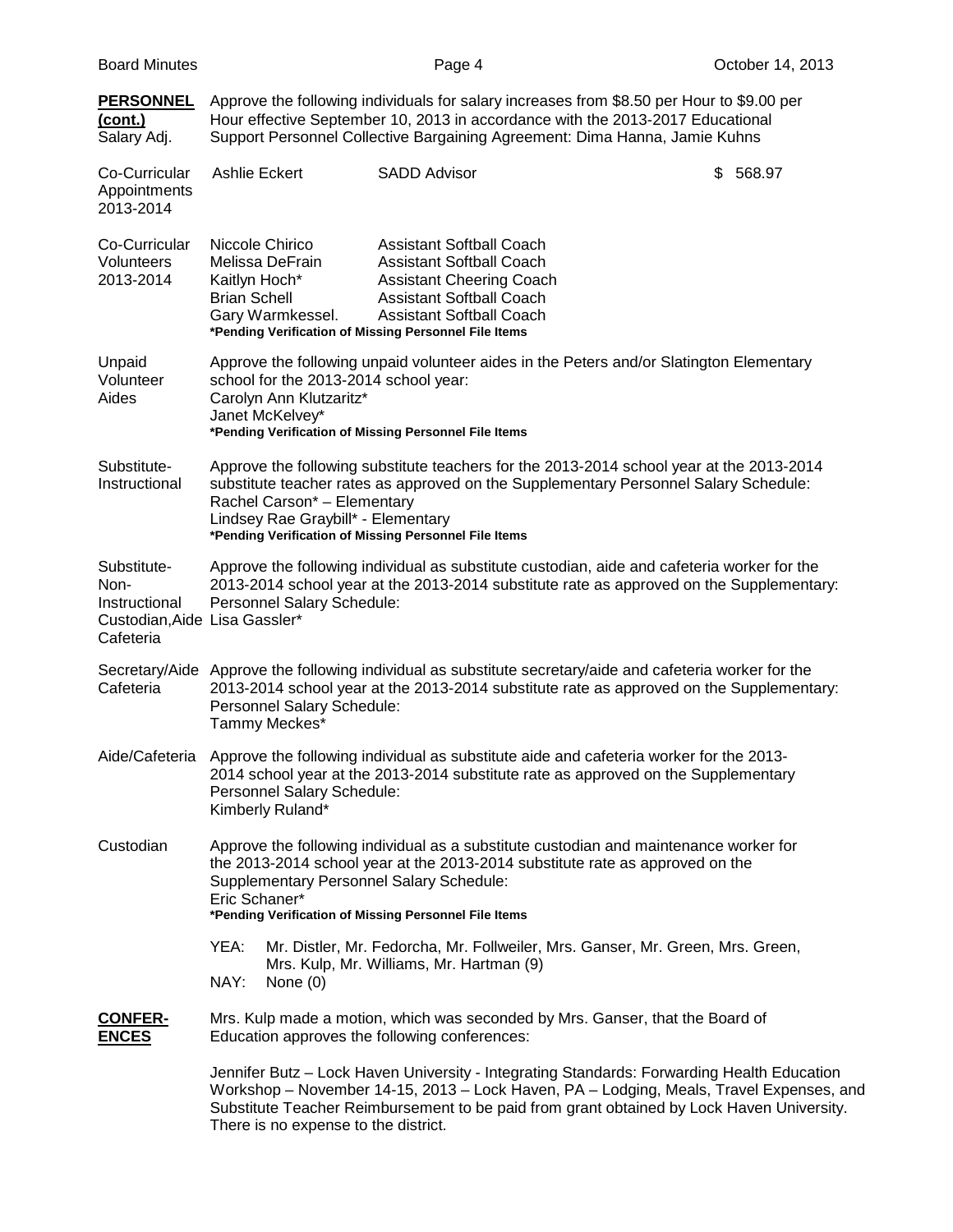| <b>Board Minutes</b>                                          | Page 5                                                                                                                                                                                                                                                                                                                                                               | October 14, 2013 |  |  |  |  |
|---------------------------------------------------------------|----------------------------------------------------------------------------------------------------------------------------------------------------------------------------------------------------------------------------------------------------------------------------------------------------------------------------------------------------------------------|------------------|--|--|--|--|
| <b>CONFER-</b><br><b>ENCES</b><br>(cont.)                     | Michelle Raber - Lock Haven University - Integrating Standards: Forwarding Health Education<br>Workshop - November 14-15, 2013 - Lock Haven, PA - Lodging, Meals, Travel Expenses, and<br>Substitute Teacher Reimbursement to be paid from grant obtained by Lock Haven University.<br>There is no expense to the district.                                          |                  |  |  |  |  |
|                                                               | YEA:<br>Mr. Distler, Mr. Fedorcha, Mr. Follweiler, Mrs. Ganser, Mr. Green, Mrs. Green,<br>Mrs. Kulp, Mr. Williams, Mr. Hartman (9)<br>NAY:<br>None $(0)$                                                                                                                                                                                                             |                  |  |  |  |  |
| <b>POLICY</b>                                                 | Mr. Fedorcha made a motion, which was seconded by Mr. Williams, that the Board of Education<br>approves the following policy items:                                                                                                                                                                                                                                  |                  |  |  |  |  |
| <b>Board Policy</b><br>Second<br>Reading                      | Approve school board policy #113.2 - Programs - Behavior Support, as presented after<br>second reading.                                                                                                                                                                                                                                                              |                  |  |  |  |  |
|                                                               | Approve school board policy #113.4 – Programs – Confidentiality of Special Education<br>Student Information, as presented after second reading.                                                                                                                                                                                                                      |                  |  |  |  |  |
|                                                               | Approve school board policy #334 - Administrative Employees - Sick Leave, as presented<br>after second reading.                                                                                                                                                                                                                                                      |                  |  |  |  |  |
|                                                               | Approve school board policy #434 - Professional Employees - Sick Leave, as presented<br>after second reading.                                                                                                                                                                                                                                                        |                  |  |  |  |  |
|                                                               | Approve school board policy #534 Classified Employees - Sick Leave, as presented<br>after second reading.                                                                                                                                                                                                                                                            |                  |  |  |  |  |
| Chapter 2<br>Tournament<br>of Bands<br>Competition            | Grant permission, according to Board Policy #707, for the Northern Lehigh Marching Band to<br>host the Chapter 2 Tournament of Bands Competition at the district stadium on Sunday,<br>October 20, 2013. They anticipate participants will begin arriving by 8:00AM and the event<br>will conclude around 8:00PM.                                                    |                  |  |  |  |  |
| Delaware<br>Lehigh Nat'l<br>Heritage<br>Marathon              | Grant permission, according to Board Policy #707, for the Delaware and Lehigh National &<br>Heritage Corridor to use the district's parking lot facilities on Sunday, November 3, 2013 for<br>the Delaware & Lehigh Heritage Marathon and Half Marathon. They anticipate participants<br>will begin arriving by 6:00AM and the event will conclude around 2:30PM.    |                  |  |  |  |  |
| Homebound<br>Instruction                                      | It is recommended that the Board of Education grant homebound instruction for a $12th$ grade<br>student, Student No. 1490095, for five hours per week, effective September 17, 2013 and<br>continuing until approximately October 29, 2013.                                                                                                                          |                  |  |  |  |  |
|                                                               | YEA:<br>Mr. Distler, Mr. Fedorcha, Mr. Follweiler, Mrs. Ganser, Mr. Green, Mrs. Green,<br>Mrs. Kulp, Mr. Williams, Mr. Hartman (9)<br>NAY:<br>None $(0)$                                                                                                                                                                                                             |                  |  |  |  |  |
| <b>FINANCIAL</b><br>List of<br><b>Bills</b>                   | Mr. Follweiler made a motion, which was seconded by Mr. Fedorcha, that the Board of<br>Education approves the following financial items:<br>Approve the Following List of Bills:<br>General Fund months of September & October 2013<br>Capital Projects month of September 2013<br>Food Service month of September 2013<br>Refreshment Stand month of September 2013 |                  |  |  |  |  |
| Statewide<br>Delinquent<br>Per Capita<br><b>Tax Collector</b> | Approve the appointment of Statewide Tax Recovery as the delinquent per capita tax collector<br>for the 2013-2014 school year.                                                                                                                                                                                                                                       |                  |  |  |  |  |
| Per Capita<br>Abatements/<br>Exonerations                     | Approve abatement/exoneration requests of per capita taxes, for the residents that fall within<br>the guidelines, as presented.                                                                                                                                                                                                                                      |                  |  |  |  |  |